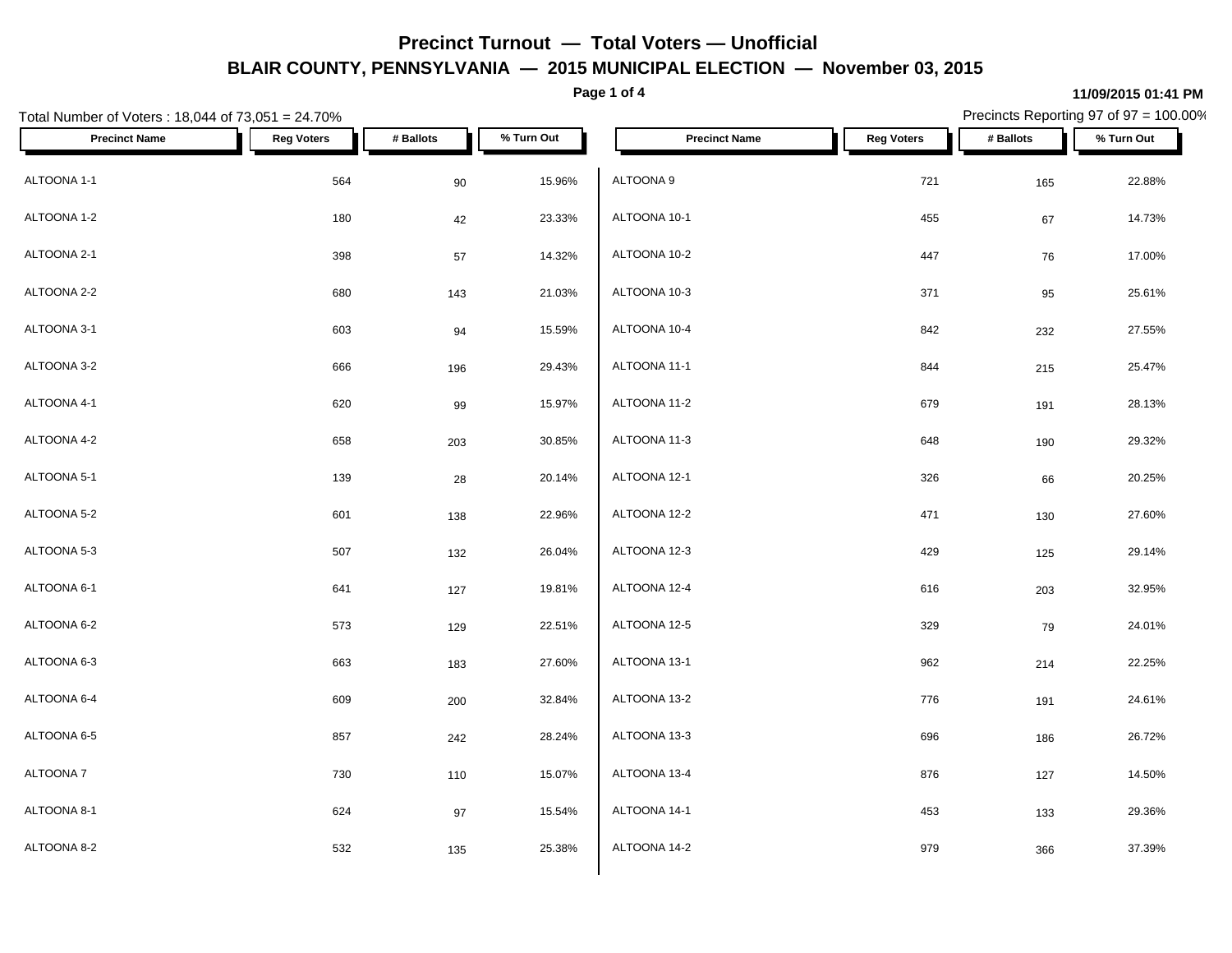**Page 2 of 4**

**11/09/2015 01:41 PM** Precincts Reporting 97 of 97 = 100.00%

| Total Number of Voters: 18,044 of 73,051 = 24.70% |                   |           |            | Precincts Reporting 97 of 97 = 100.00% |                   |           |            |
|---------------------------------------------------|-------------------|-----------|------------|----------------------------------------|-------------------|-----------|------------|
| <b>Precinct Name</b>                              | <b>Reg Voters</b> | # Ballots | % Turn Out | <b>Precinct Name</b>                   | <b>Reg Voters</b> | # Ballots | % Turn Out |
| ALTOONA 14-3                                      | 654               | 209       | 31.96%     | <b>GREENFIELD TWP1</b>                 | 835               | 212       | 25.39%     |
| ALTOONA 14-4                                      | 1,004             | 298       | 29.68%     | <b>GREENFIELD TWP2</b>                 | 110               | 31        | 28.18%     |
| ALLEGHENY 1                                       | 1,577             | 371       | 23.53%     | <b>GREENFIELD TWP3</b>                 | 1,000             | 221       | 22.10%     |
| ALLEGHENY 2                                       | 1,476             | 356       | 24.12%     | HOLLIDAYSBURG 1                        | 378               | 71        | 18.78%     |
| ALLEGHENY 3                                       | 291               | 78        | 26.80%     | <b>HOLLIDAYSBURG 2</b>                 | 484               | 153       | 31.61%     |
| ALLEGHENY 4                                       | 727               | 192       | 26.41%     | HOLLIDAYSBURG 3                        | 314               | 60        | 19.11%     |
| ANTIS TWP 1                                       | 1,701             | 366       | 21.52%     | HOLLIDAYSBURG 4                        | 527               | 188       | 35.67%     |
| ANTIS TWP 2                                       | 1,067             | 232       | 21.74%     | HOLLIDAYSBURG 5                        | 479               | 157       | 32.78%     |
| ANTIS TWP 3                                       | 1,328             | 292       | 21.99%     | HOLLIDAYSBURG 6                        | 758               | 208       | 27.44%     |
| BELLWOOD BORO                                     | 1,014             | 191       | 18.84%     | HOLLIDAYSBURG 7                        | 467               | 161       | 34.48%     |
| <b>BLAIR - CATFISH</b>                            | 1,025             | 219       | 21.37%     | <b>HUSTON TWP</b>                      | 714               | 190       | 26.61%     |
| <b>BLAIR - E HOLBG</b>                            | 2,092             | 557       | 26.63%     | <b>JUNIATA TWP</b>                     | 631               | 149       | 23.61%     |
| <b>CATHARINE TWP</b>                              | 450               | 136       | 30.22%     | LOGAN TWP 1                            | 1,349             | 321       | 23.80%     |
| <b>DUNCANSVILLE</b>                               | 798               | 224       | 28.07%     | LOGAN TWP 2                            | 1,548             | 350       | 22.61%     |
| FRANKSTOWN TWP1                                   | 419               | 127       | 30.31%     | LOGAN TWP 3                            | 773               | 213       | 27.55%     |
| FRANKSTOWN TWP2                                   | 2,553             | 605       | 23.70%     | LOGAN TWP 4                            | 1,054             | 243       | 23.06%     |
| FRANKSTOWN TWP3                                   | 2,456             | 641       | 26.10%     | LOGAN TWP 5                            | 1,112             | 250       | 22.48%     |
| FREEDOM TWP 1                                     | 616               | 168       | 27.27%     | LOGAN TWP 6                            | 1,478             | 301       | 20.37%     |
| FREEDOM TWP 2                                     | 1,262             | 271       | 21.47%     | LOGAN TWP 7                            | 512               | 148       | 28.91%     |
|                                                   |                   |           |            |                                        |                   |           |            |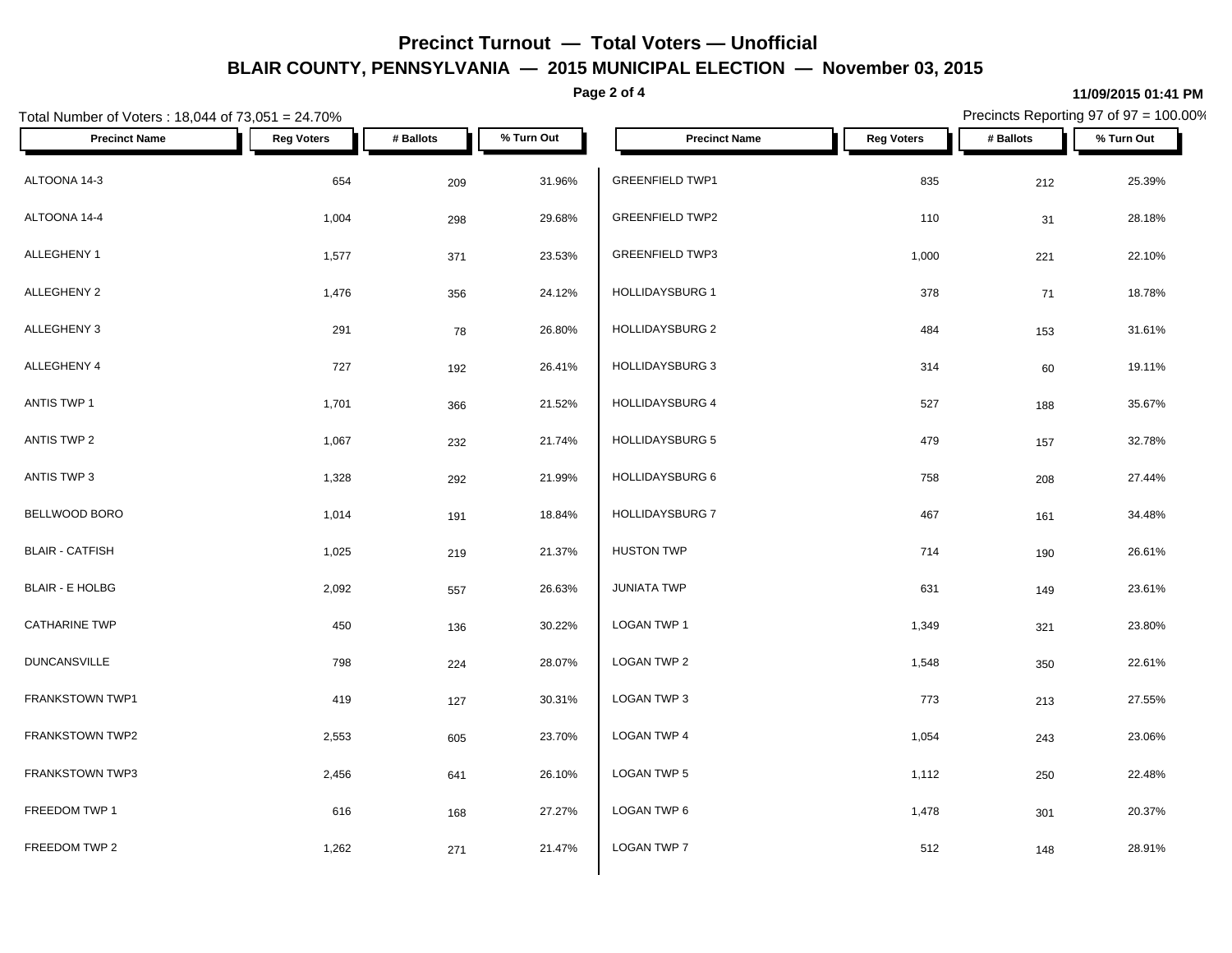**Page 3 of 4**

**11/09/2015 01:41 PM**

|                      | <b>Reg Voters</b> |           |            |                      |                   |           |            |
|----------------------|-------------------|-----------|------------|----------------------|-------------------|-----------|------------|
| <b>Precinct Name</b> |                   | # Ballots | % Turn Out | <b>Precinct Name</b> | <b>Reg Voters</b> | # Ballots | % Turn Out |
| MARTINSBURG 1        | 539               | 186       | 34.51%     | WILLIAMSBURG         | 676               | 228       | 33.73%     |
| <b>MARTINSBURG 2</b> | 642               | 188       | 29.28%     | WOODBURY TWP         | 854               | 192       | 22.48%     |
| NEWRY BORO           | 136               | 25        | 18.38%     |                      |                   |           |            |
| NORTH WOODBURY       | 1,554             | 417       | 26.83%     |                      |                   |           |            |
| ROARING SPG 1        | 321               | 76        | 23.68%     |                      |                   |           |            |
| ROARING SPG 2        | 584               | 184       | 31.51%     |                      |                   |           |            |
| ROARING SPG 3        | 444               | 137       | 30.86%     |                      |                   |           |            |
| SNYDER TWP 1         | 822               | 167       | 20.32%     |                      |                   |           |            |
| SNYDER TWP 2         | 1,127             | 237       | 21.03%     |                      |                   |           |            |
| <b>TAYLOR TWP</b>    | 1,564             | 433       | 27.69%     |                      |                   |           |            |
| TYRONE TWP 1         | 485               | 152       | 31.34%     |                      |                   |           |            |
| TYRONE TWP 2         | 559               | 164       | 29.34%     |                      |                   |           |            |
| TYRONE BORO 1        | 519               | 143       | 27.55%     |                      |                   |           |            |
| TYRONE BORO 2        | 380               | $93\,$    | 24.47%     |                      |                   |           |            |
| TYRONE BORO 3        | 398               | $60\,$    | 15.08%     |                      |                   |           |            |
| TYRONE BORO 4        | 269               | $42\,$    | 15.61%     |                      |                   |           |            |
| TYRONE BORO 5        | 337               | 64        | 18.99%     |                      |                   |           |            |
| TYRONE BORO 6        | 599               | 106       | 17.70%     |                      |                   |           |            |
| TYRONE BORO 7        | 444               | 94        | 21.17%     |                      |                   |           |            |